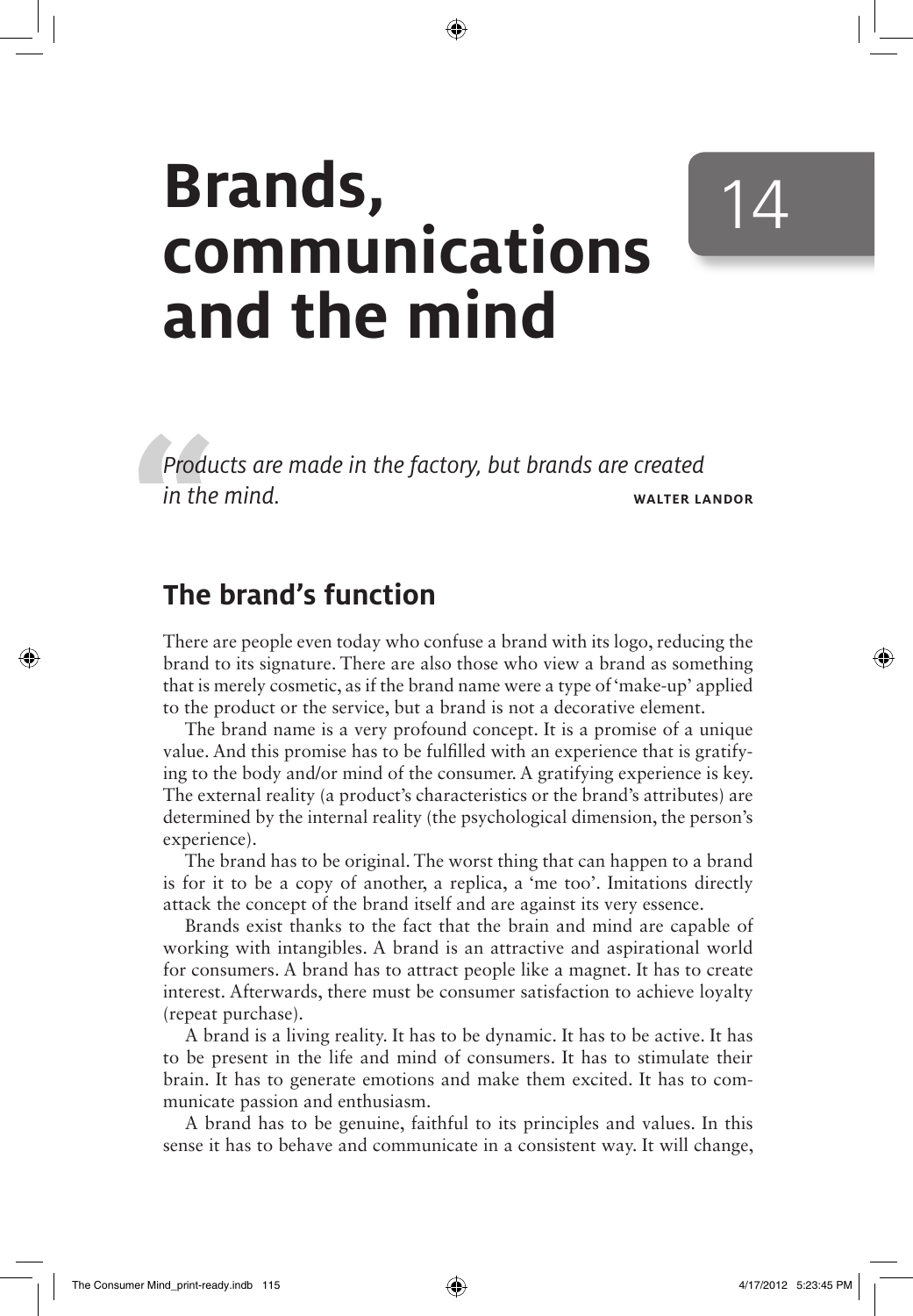#### **116 The Consumer Mind**

surprise, innovate ... but in a way that is consistent with the brand's essence. Brands have a certain margin for manoeuvre, but they cannot move away from their reason for being. They cannot echo what the famous actor and comic wit, Groucho Marx said: 'Those are my principles, and if you don't like them ... well, I have others.'

These days, mature markets are saturated and brands have to be very relevant, creative, effective and efficient. It has been observed that it costs more (energy, money) to capture the attention of a new mind (potential consumer) than to retain the loyalty of a current consumer, offering them better and new brand experiences.

Five different aspects of a brand should be distinguished:

**1** its values;

◈

- **2** its products or services;
- **3** its communications;
- **4** the scenarios it develops (media plan and 'touch points') contrary to what many think, creativity and the ability to achieve a significant impact can be more important than the size of the budget; and
- **5** the most important: the consumer (the target audience).

# **New challenges for brands**

The market always presents new challenges. This may involve opening up markets in emerging countries where brands have to adapt to very different cultures and where they have to connect with very different consumers.

For mature markets, the biggest problem is saturation and the difficulties differentiation presents. Since most brands carry out their own market research, they really understand consumers' tastes and they adapt to them as closely as possible. This is why it is so important to achieve those small differences between products, which are perceived as enormous added value in the mind.

In mature markets, brands are having to adapt when trying to reach the industrial, business to business (B2B) sector. Here, unlike fast moving consumer goods (FMCG), the products and services are less attractive, less glamorous and offer fewer opportunities to resort to the 'licence' offered by imagination and creativity. Brands also offer huge possibilities when it comes to differentiating between, and being attractive to, different geographical locations. Brands are heading towards the concept of territorial brands: country brands, regional brands, city brands (city marketing), town brands, etc. By the same token the idea of branding is reaching official bodies, associations, museums, etc. It is also reaching out to the small and medium sized business (SME) sector: shops/stores, self-employed people, and even personal branding. The more saturated the world market becomes, the greater the need for differentiation.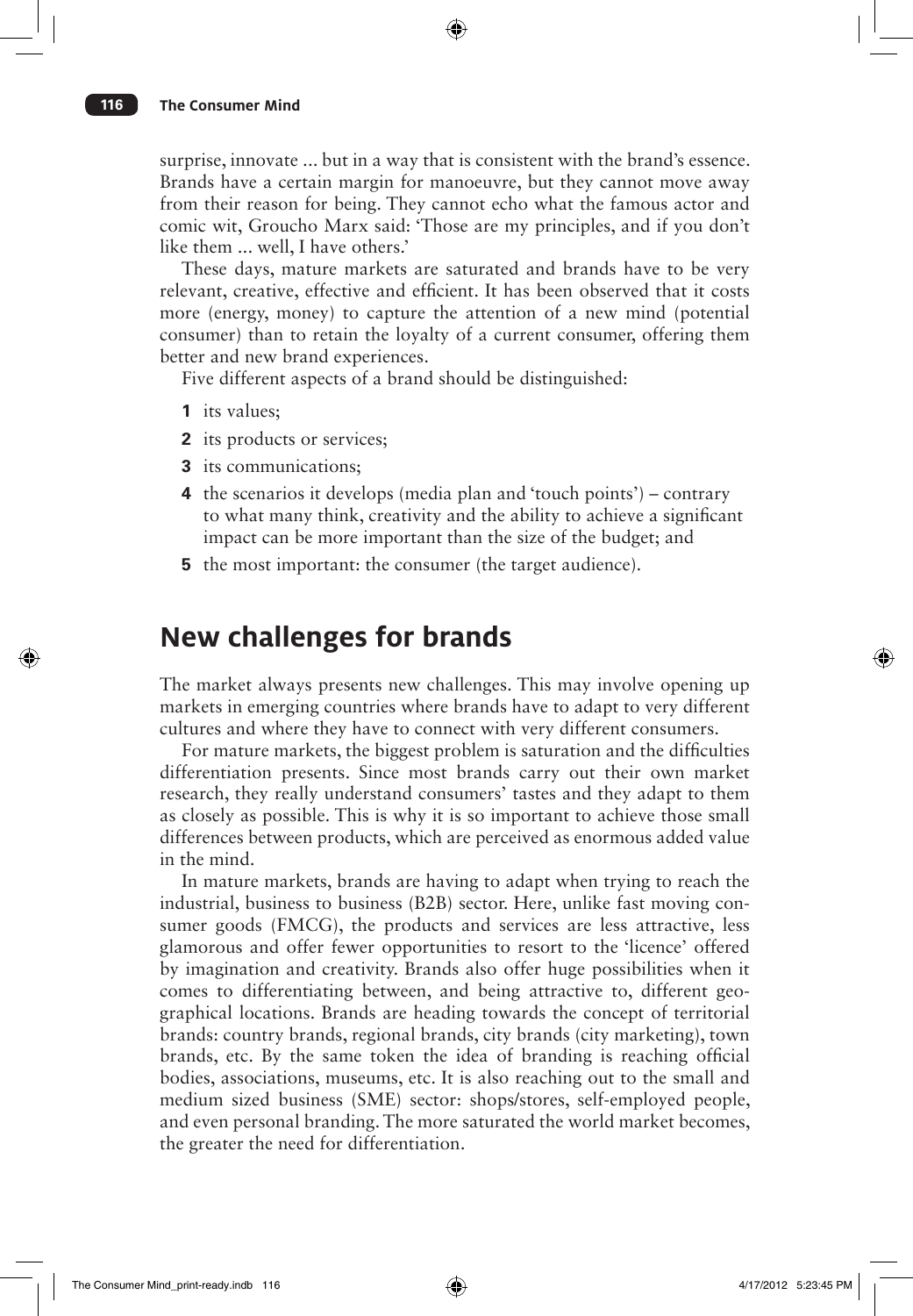# **The keys to brand success**

Our colleagues at Millward Brown Optimor carry out an annual survey to identify the 100 most valuable global brands; they have done so every year from 2005 onwards. In 2005 and 2006 the top brand was Microsoft. In 2007, 2008 and 2009 the top brand was Google. We will see below that there has been a change in the ranking: in 2010 Google moved into second place. I won't reveal who the new leader is, because I am trying to create a little intrigue and pique your curiosity.

⊕

Google is a brand that is about the same age as my daughter Patricia, who is now a teenager. In its relatively short life it has become the most powerful brand in the world. But why has Google been the leading brand for three years? Because it fulfils five key requirements or conditions:

- **1** It is original and unique: when it first started there was no other brand providing such a complete service.
- **2** It is attractive: when we need any type of information quickly, we think of clicking on this search engine. Google connects really well with consumers' needs. Brands always have to be very alert to, and very aware of the desires, values, lifestyles, trends, etc of their consumers. Coca-Cola, Nivea and Danone all do this. This is why, despite being brands with a long history, they are still in very good shape. When a brand slips from the consumer's mind, it starts to age; the wrinkles start to appear. Coca-Cola is very close to the tastes of new generations. Nivea started as a blue box containing cream, and now it has a very modern, and very full, line of products, capable of satisfying quite diverse audiences. The same is true of Danone, which began as a simple yoghurt in a glass jar, and now it has a range of dairy-based products that help maintain consumers' health (Activia, Actimel, Danacol, Densia, etc).
- **3** Google is, paradoxically, very complicated (it holds everything) and very simple (always to hand) at the same time: it is really easy to use and anyone can access Google to search for the information they need. There are products and services on the market that only people with advanced technical knowledge can use; this is not the case with Google because it works in a way that is very similar to the human mind. It is a brand that 'performs' very empathetically.
- **4** It is practical: the service this brand offers is very useful. It has a multitude of functions. It is a brand that constantly helps you.
- **5** And, finally the price is reasonable: it is good value for money. The equilibrium between what you get from the brand and what you pay for it is balanced. You have to make a very clear distinction between cost and value. The cost of a product or service is what you have to pay for it, its price. But its value is something much more important, because it refers to what the consumer is prepared to pay for that article. The value of a product is linked to what it means to the consumer.

⊕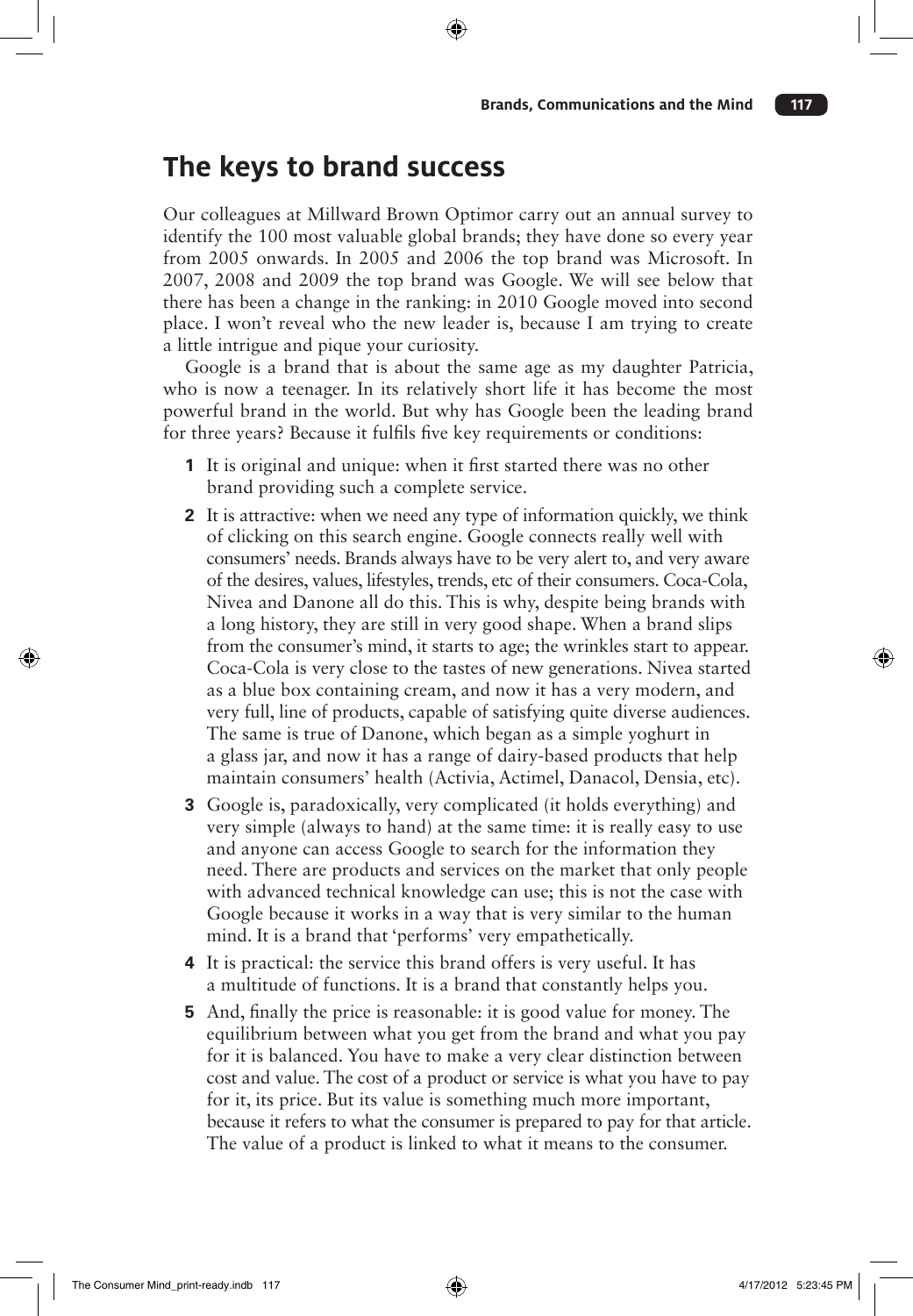



Whenever we are about to launch a new brand, a new product or service onto the market, we always test it ...we have to take account of the response to these five characteristics. This template is a good indicator of the level of success it will have on the market. If it really fulfils each and every one of the requirements, we can think in terms of good business. But if it does not, it would be advisable to think again and start improving on the idea.

# **Brand leaders**

⊕

# **The new global brand leader in 2010**

As I said previously, Millward Brown Optimor have carried out a study into the 100 most powerful global brands for a number of years; the research covering 2010 was published in May 2011. It is the only ranking that combines quantitative market research with the financial results for the brands, showing the brands' value in US dollars. Over 2 million interviews were carried out in 30 countries, in 13 sectors:

| Clothing                     | Beer           |  |
|------------------------------|----------------|--|
| Automobiles                  | Fast food      |  |
| Financial entities           | Insurance      |  |
| Luxury goods                 | Petrol and gas |  |
| Personal care                | Distribution   |  |
| Soft drinks                  | Technology     |  |
| Telecommunications companies |                |  |
|                              |                |  |

The Consumer Mind\_print-ready.indb 118  $\bigoplus$  4/17/2012 5:23:46 PM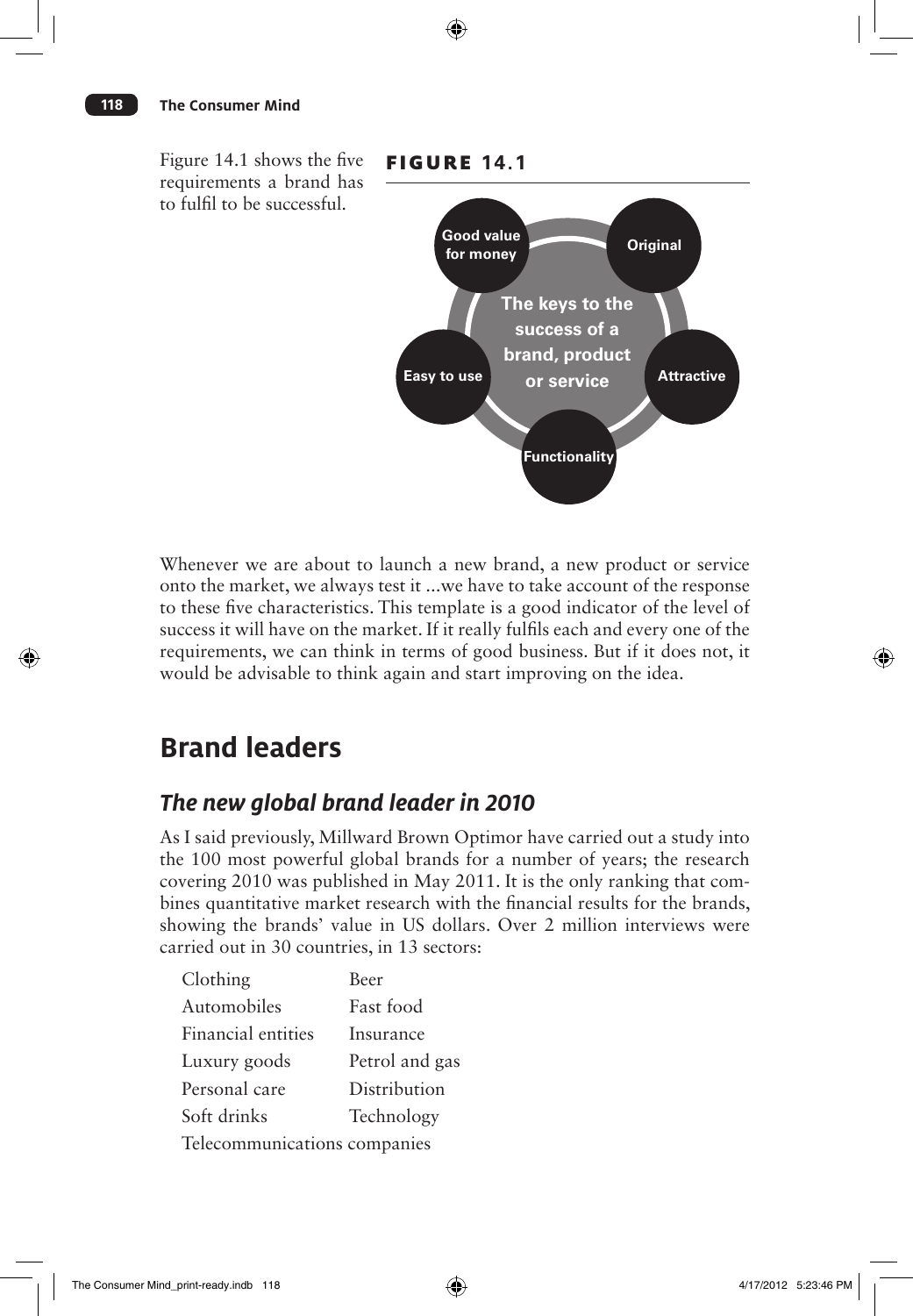Finally, the time has come to reveal the secret: in 2010 Apple became the world's most valuable brand, beating Google. Apple responds very closely to the keys for a successful brand:

◈

- Originality.
- Attractiveness: fascinating.
- Functionality.
- Ease of use: it is a brand that empathizes strongly with the consumer. Its technology and functions adapt very well to the needs of the human mind.
- Reasonable price. Here we mean value for money; we recognize that the price is not one of the main advantages of Apple.
- In return, it offers innovation and design, which helps to offset and compensate for the effect of the price.

 It is clear that everyone employed at Apple has a strong commitment to the brand and it is the highest priority for all of them.

# **The 10 most powerful brands in the world in 2010**

Table 14.1 lists the world's 10 leading brands.

|  |  |  |  |  |  |  | TABLE 14.1 Top 10 global brands |
|--|--|--|--|--|--|--|---------------------------------|
|--|--|--|--|--|--|--|---------------------------------|

| <b>Rank</b>             | <b>Brand</b>          | <b>Brand value (\$m)</b> |
|-------------------------|-----------------------|--------------------------|
| 1                       | Apple                 | 153,285                  |
| $\overline{2}$          | Google                | 111,498                  |
| 3                       | <b>IBM</b>            | 100,849                  |
| $\overline{\mathbf{4}}$ | McDonald's            | 81,016                   |
| 5                       | Microsoft             | 78,243                   |
| $6\phantom{1}$          | Coca-Cola             | 73,752                   |
| $\overline{7}$          | AT&T                  | 69,916                   |
| 8                       | Marlboro              | 67,522                   |
| 9                       | China Mobile          | 57,326                   |
| 10                      | General Electric (GE) | 50,318                   |

**♦** MillwardBrown Optimor

The Consumer Mind\_print-ready.indb 119 **and 119** 4/17/2012 5:23:46 PM

◈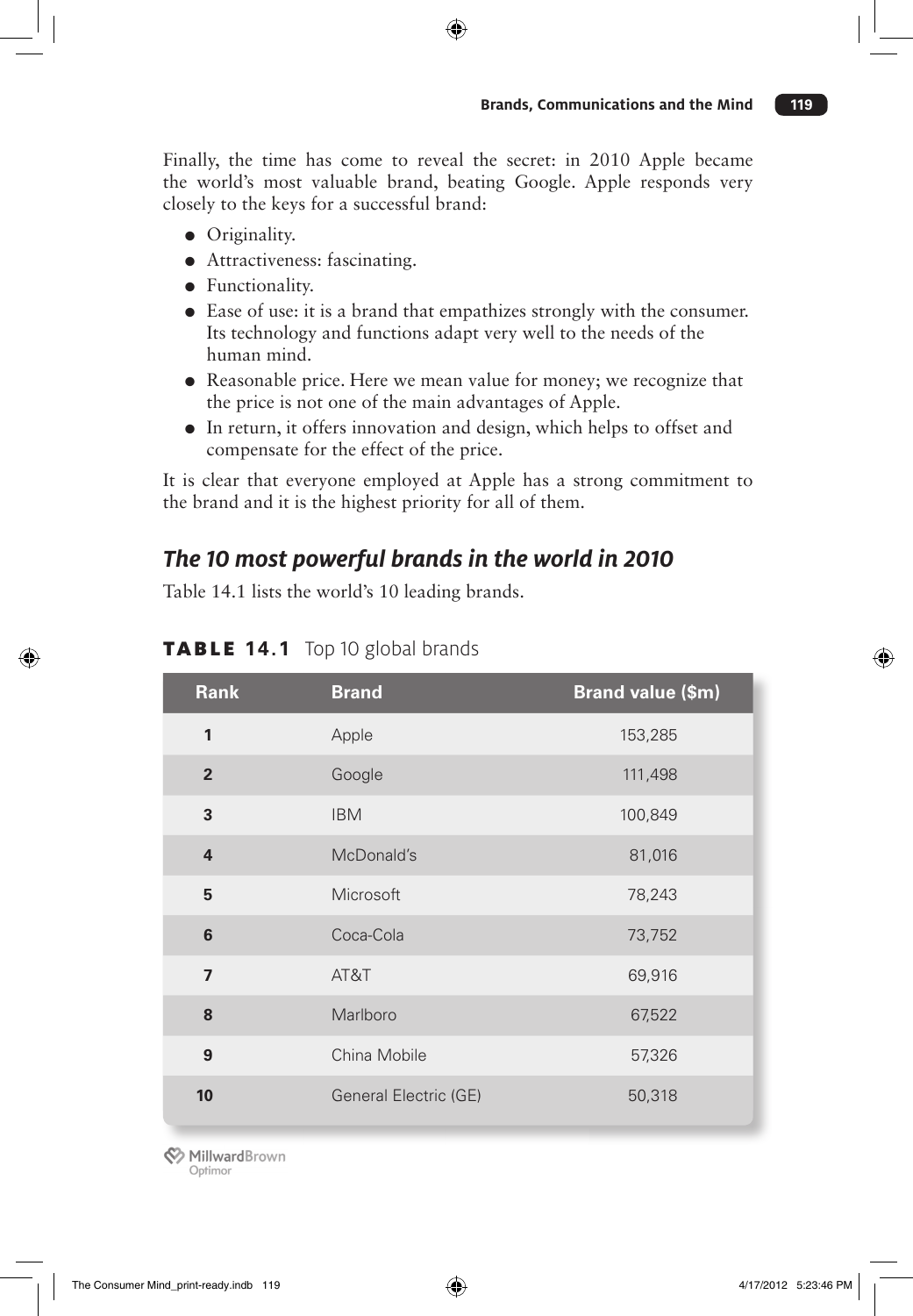Seven of the 10 leading brands are in the technology and telecommunications sector: Apple, Google, IBM, Microsoft, AT&T, China Mobile and General Electric (GE). Technology has become the new science, magic, art and religion. For some consumers it is like an addiction. Technology generates strong emotions in people: surprise, fascination, confidence in oneself, omnipotence ... even anger when things don't work properly.

⊕

Technology is the natural means of communication for the new generation. My son David is about to turn 18. He is a completely different person in face-to-face relationships compared to relationships he has through his BlackBerry. While in direct relationships things are not easy (he is at a difficult age), through BlackBerry messages he shows himself to be a much nicer person (he sends me messages, he tells me things, we have fun, very often he writes 'ha, ha, ha', he uses smiley faces ...). It is as if I have twin sons: the real relationship David, and the virtual relationship David.

I mentioned this during a talk I was giving at a conference about technology recently. In the coffee break, one of the attendees came up to me and told me that the same happened to him with his three sons. He played on the PlayStation and everything is fun, laughter and togetherness. Immediately afterwards they sit down to dinner and communication shuts down.

My daughter Patricia has just turned 15. I was really surprised that on her birthday the present she was most delighted with was a BlackBerry (well, and some shoes with very high heels). In a very short time this brand has expanded its appeal to an audience made up of young people and teenagers. Javito, the son of a friend of mine, who is only 12, already has a BlackBerry.

When group discussions (qualitative research) involving teenagers are organized, they become difficult to moderate because the participants find the surroundings too artificial and they have difficulty in using their communications systems. However, these same people will actively participate in the group dynamic if this is done virtually (online).

We must always look for the research method that is the most natural and least invasive for each target audience. This is the best way to obtain better quality information.

#### **The 10 brands with most growth during 2010**

The ten brands that experienced the most growth in 2010 are shown in Table 14.2.

Facebook topped the list. With a 246 per cent rise in brand value, Facebook entered the BrandZ Top 100 for the first time at number 35. The Top 20 Risers included online retailer Amazon and four other technology brands – Apple and Baidu along with Siemens and Cannon, which benefited from a resurgence in B2B demand. Visionary, entrepreneurial leadership also contributed to growth in value, especially for Facebook, Apple, Amazon and Starbucks.

◈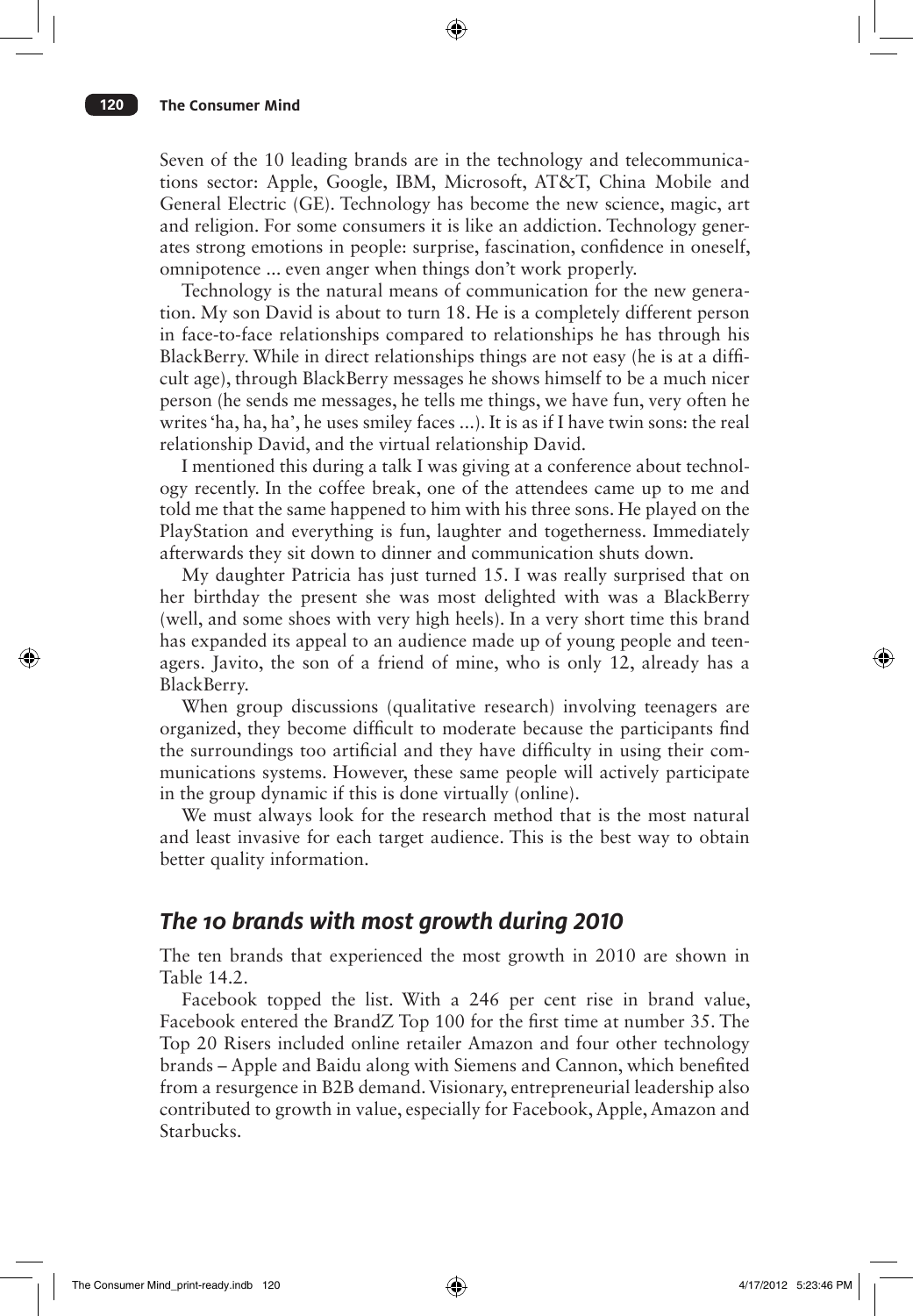| <b>Rank</b>             | <b>Brand</b>                   | <b>Growth</b> |
|-------------------------|--------------------------------|---------------|
| $\mathbf{1}$            | Facebook                       | 246%          |
| $\overline{2}$          | <b>Baidu</b>                   | 141%          |
| 3                       | Wells Fargo                    | 97%           |
| $\overline{\mathbf{4}}$ | <b>Burberry</b>                | 86%           |
| 5                       | Apple                          | 84%           |
| $6\phantom{1}6$         | Skol                           | 68%           |
| $\overline{7}$          | Pizza Hut                      | 58%           |
| 8                       | <b>GEICO</b>                   | 53%           |
| 9                       | <b>Standard Chartered Bank</b> | 45%           |
| 10                      | Hermès                         | 41%           |

#### TABLe **14.2** 10 top risers in 2010

**←** MillwardBrown Optimor

◈

 With almost 600 million members worldwide, Facebook was anointed 'The Social Network' by the film of the same name about the firm's founding in 2004 by Mark Zuckerberg. Ironically, the film's release coincided with Facebook's rapid evolution into a powerful commercial platform exploring ways to monetize its social reach by connecting shoppers, retailers and brand marketers.

 Apple rose to the number 1 position in the BrandZ Top 100 most valuable global brands. It earned an 84 per cent increase in brand value with successful iterations of existing products like the iPhone, creation of the tablet category with iPad, and anticipation of a broadened strategy making the brand a trifecta of cloud computing, software, and innovative, well-designed devices.

 The Chinese search engine Baidu ranked 29 in the BrandZ Top 100, up from 75 in 2009 on a sharp 141 per cent rise in brand value. As more of China's 1.3 billion citizens used the internet, they turned to Baidu because the brand has really understood the nuances of China's diverse cultures and languages.

 Illustrating how dramatically shopping has changed, Amazon surpassed Walmart as the most valuable retail brand. The company has continued to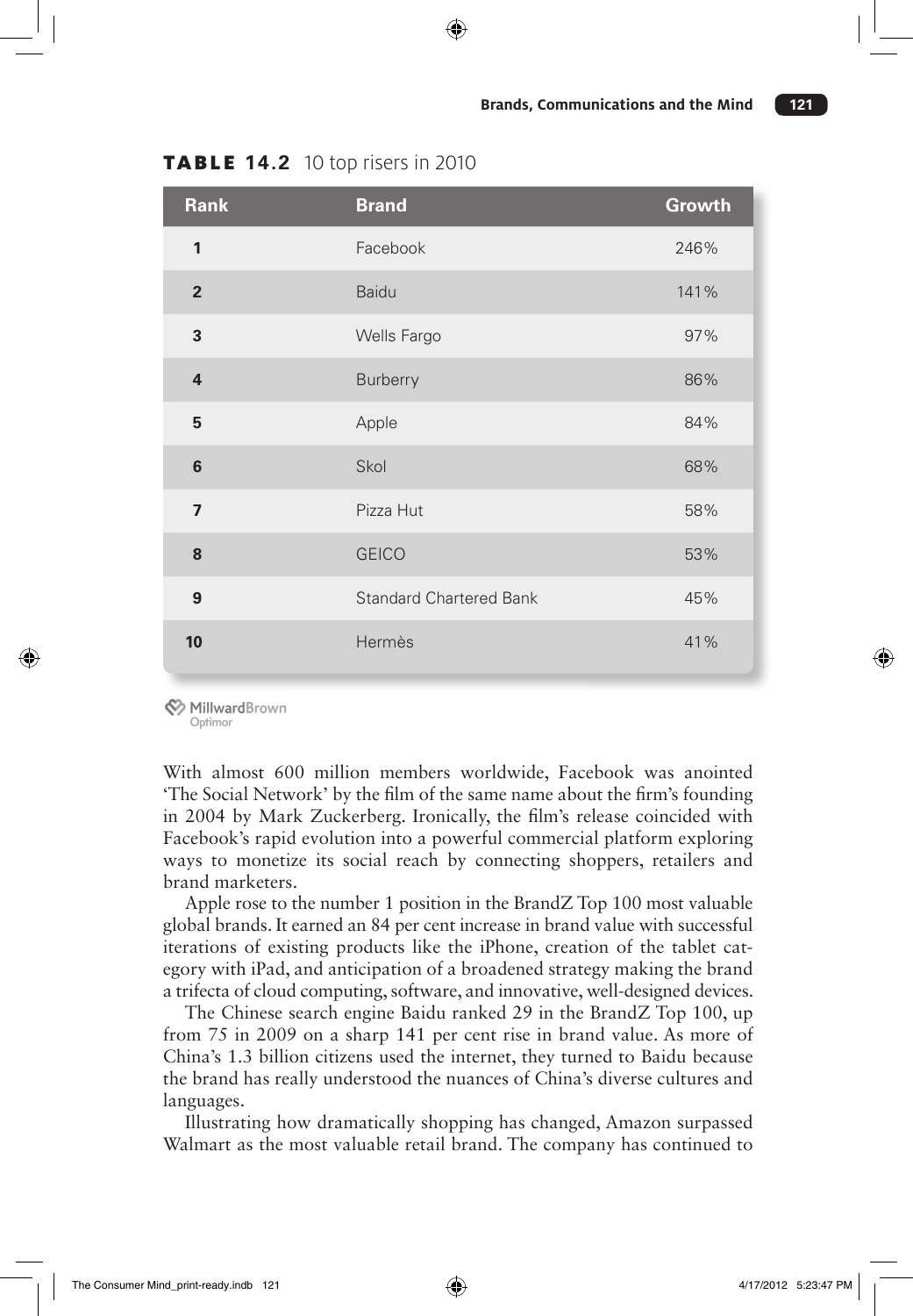add categories each year, even food, to drive traffic. Since founding the company in 1995, Jeff Bezos has worked to perfect its unparalleled selection, peer reviews and a delivery scheme that builds loyalty.

⊕

Starbucks' 40 per cent rise in brand value demonstrated the success of the brand revitalization initiatives implemented recently by Howard Schultz when he returned as CEO. He closed underperforming sites and improved the coffeehouse experience while extending the brand into instant coffee and preparing it for aggressive international and multi-channel growth in grocery as well as fast food.

The housing recovery drove IKEA's 28 per cent growth. The sector's strength also helped brands in fast food, insurance and luxury goods. While the brand value of the luxury sector still lagged its pre-recession level, customers came back, as evinced by Burberry's 86 per cent increase and the brand appreciation of Cartier, Estée Lauder and Hermès.

The market dynamism that boosted China's Baidu also pushed up the brand values of Skol, Brazil's largest beer brand, by 68 per cent, and Petrobras, the country's oil and gas giant, which improved 39 per cent. The 58 per cent rise in the brand value of Pizza Hut was in part driven by its performance in China. Standard Chartered Bank of the UK, up 45 per cent, also benefited from global business.

# **All sectors grew in brand value in 2010**

Each of the 12 product sectors measured in the BrandZ Top 100 ranking appreciated in overall brand value in 2010. Table 14.3 shows the growth achieved for each of these sectors during 2010.

The performance dramatically differed from results a year earlier, when just four sectors improved only moderately in brand value. It signalled a shift in the global economy from recovery to growth. It also demonstrated the resilience of brands. Brand value in many sectors not only appreciated year-on-year, but also exceeded pre-recession levels. Fast food, which climbed a substantial 22 per cent in 2010 alone, was up 42 per cent when compared with 2008.

Technology improved too: 18 per cent year-on-year compared with 32 per cent over the three-year period. The story was similar for beer, which grew 7 per cent in 2010 but 32 per cent since the recession. Soft drinks grew 5 per cent in 2010 and 26 per cent since 2008.

Categories hardest hit during the recession posted gains in brand value in 2010, but the values remain below pre-recession levels. Luxury returned robustly but, with 19 per cent increase in brand value, the category remained 13 per cent lower than its 2008 level.

The car sector grew by 7 per cent in 2010 on the rebound of the resilient Toyota brand, strong performances by Ford, GM and other major car makers, and the appetite for 'status' cars in China and other fast-growing markets. Brand value for the car sector as a whole, however, remained 27 per cent below its 2008 level.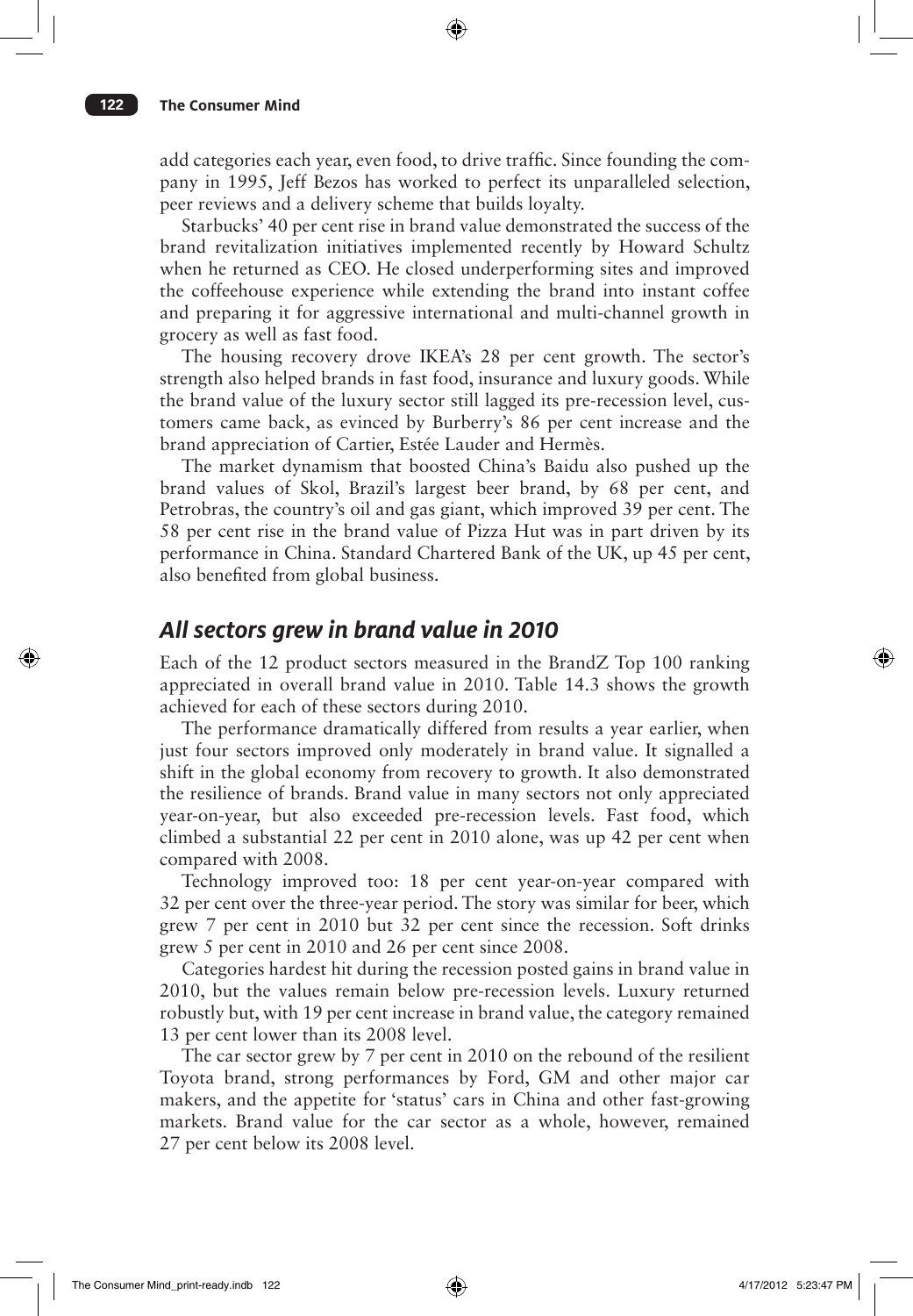| <b>Rank</b>             | <b>Sector</b>                 | <b>Growth (2010 versus 2009)</b> |
|-------------------------|-------------------------------|----------------------------------|
| $\mathbf{1}$            | Insurance                     | 137%                             |
| $\overline{\mathbf{2}}$ | Fast-food                     | 22%                              |
| 3                       | Luxury                        | 19%                              |
| $\overline{\mathbf{4}}$ | Technology                    | 18%                              |
| 5                       | Apparel                       | 10%                              |
| 6                       | <b>Financial institutions</b> | 9%                               |
| $\overline{\mathbf{z}}$ | Beer                          | 7%                               |
| 8                       | Cars                          | 7%                               |
| 9                       | Soft drinks                   | 5%                               |
| 10                      | Personal care                 | 3%                               |
| 11                      | Retail                        | 2%                               |
| 12                      | Oil & gas                     | $1\%$                            |

TABLe **14.3** All sectors grew in brand value in 2010

◈

MillwardBrown Optimor

◈

While apparel, personal care, oil and gas, retail and financial institutions moved at slower rates, they all moved up. The dramatic year-on-year rise for the insurance sector was down to the inclusion of three large, fast-growing Chinese brands: China Life, Ping An and China Pacific.

# **Building brands**

# **Brands and the cinema**

 Many technology-related brands (designed for face-to-face or virtual relationships) are constantly involved in research in order to conquer the hearts (emotions) and pockets of consumers. I'll give you some examples:

The Consumer Mind\_print-ready.indb 123 4/17/2012 5:23:48 PM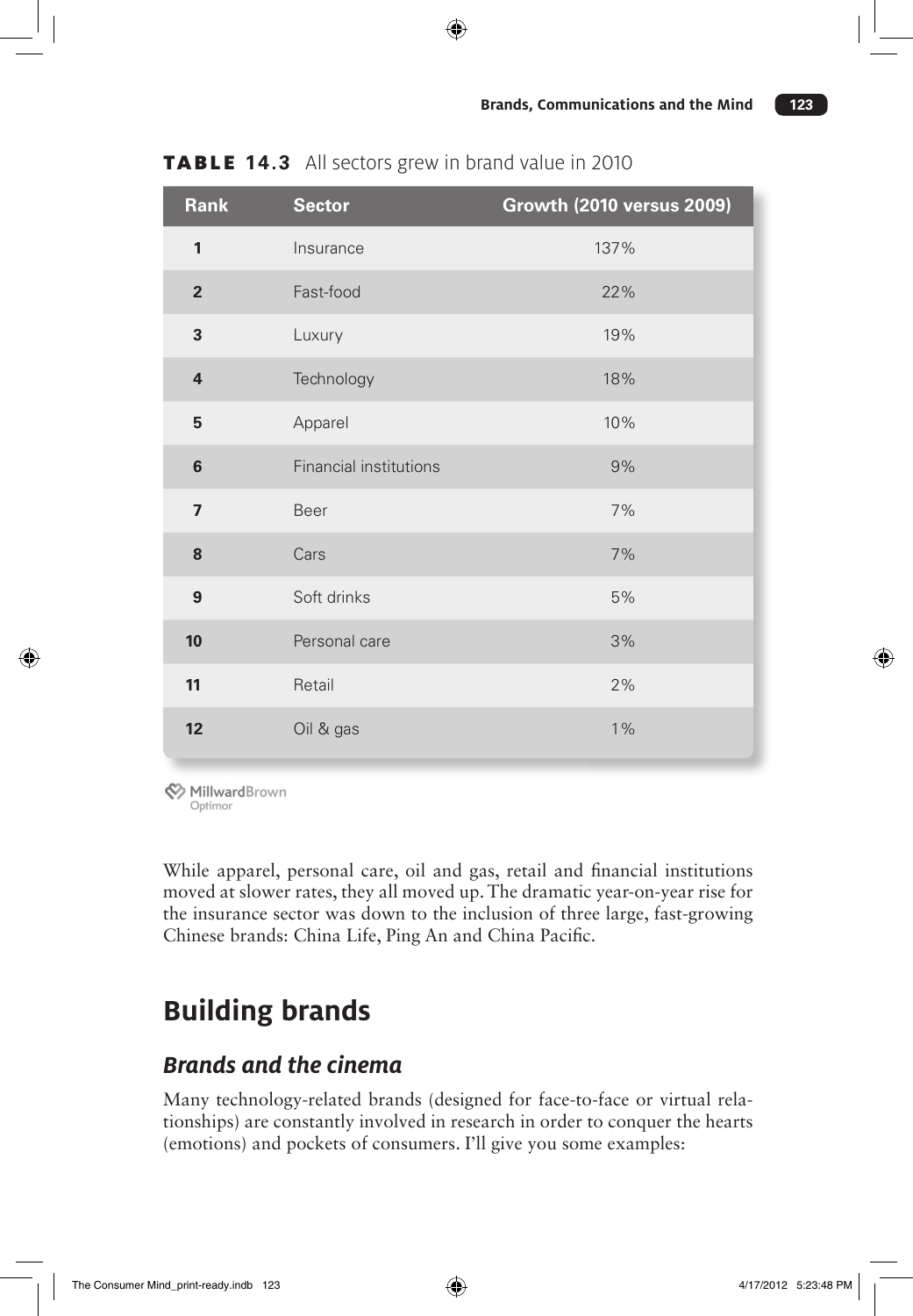#### **124 The Consumer Mind**

- Apple (number 1).
- Google (number 2).
- BlackBerry (number 25).
- Facebook (number 35).

These are just a few of the many brands immersed in the technology battle to conquer the minds of consumers in the real or digital worlds, or even both.

⊕

It is interesting to see how the brands Apple and Google communicate. They appear in many cinema films. Virtually every time an actor picks up a computer, we can see the bitten apple on its very modern exterior design. And when you see the inside, the screen, then it is Google's turn. This is how the two most powerful brands on the planet convey their leadership.

The film 'Buried' shows a young man who wakes up buried in a wooden coffin, who uses his BlackBerry to get help. It is a film specially designed for this brand. (I won't tell you the ending just in case you haven't seen the film but want to.) In the case of Facebook the communication is even more brazen. The film 'The Social Network' recreates all the conflicts and successes of the birth, development and success of this brand.

The world's most valuable brands try to use product placement to be seen (in a natural way) in new films. It is a way of keeping themselves alive in consumers' minds.

### **Recipes for building strong, healthy brands**

I have taken the following conclusions from the Millward Brown Optimor survey on the 100 most valuable global brands. The strongest brands succeeded in the following ways:

- Connecting with consumers' minds:
	- Listening closely to them.
	- Talking to them.
	- Anticipating change.
	- Understanding change.
	- Acting as quickly as possible (faster than their competitors), offering functions, etc that are relevant to consumers (it is about achieving a significant impact).
- Looking after the product to the greatest extent possible:
	- Innovating (easy to say, difficult to achieve).
	- Committing themselves to originality (if it is different it captures the mind's attention).
	- Creating a good brand experience (having satisfied customers).
	- Fulfilling the brand's promise (the feeling of trust and credibility).
	- Offering value at an affordable price (the right price).

◈